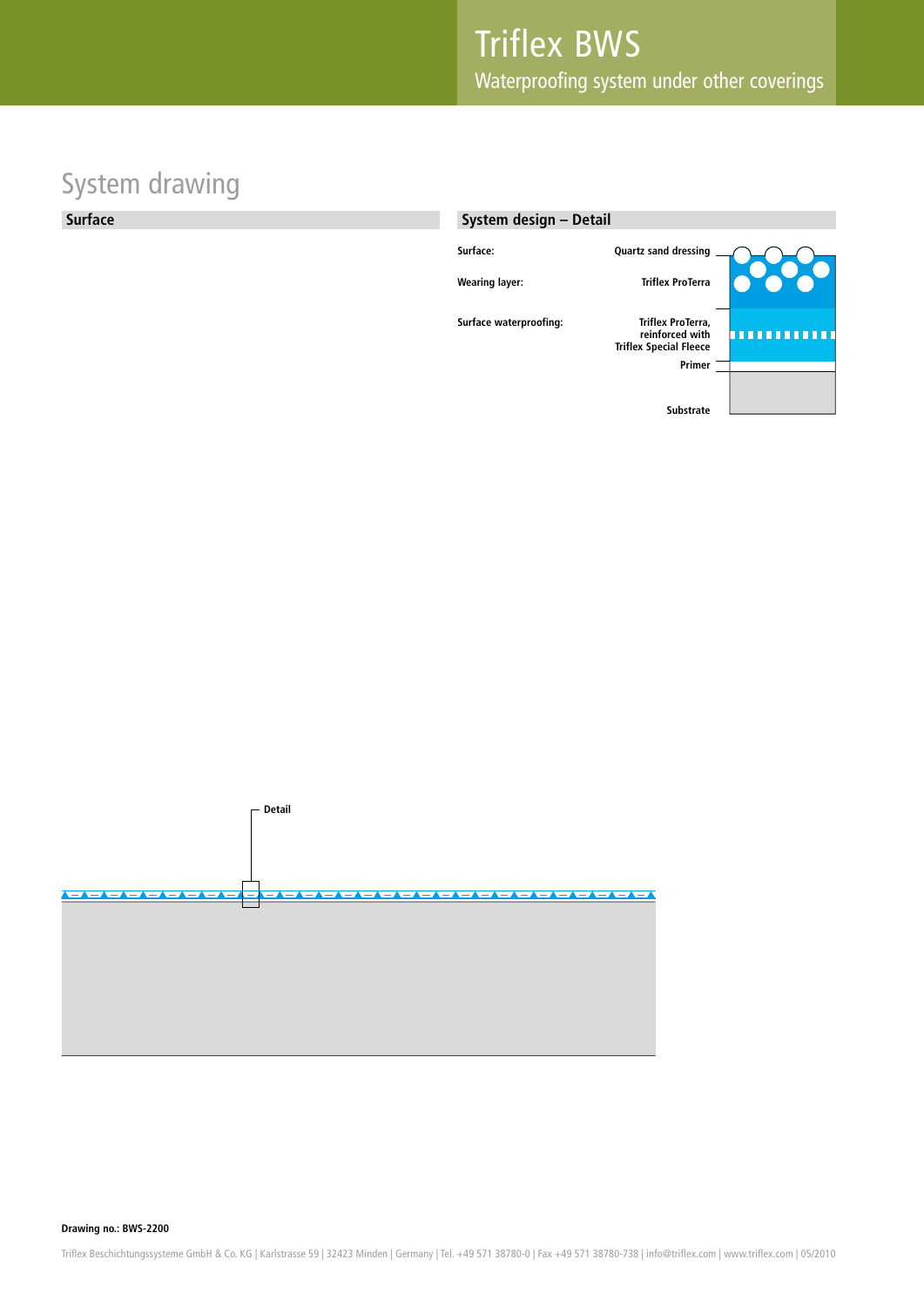#### System drawing

**Wall junction**





**Min. 5 cm**

**Drawing no.: BWS-2202 Height differences between fleece overlaps are exaggerated.**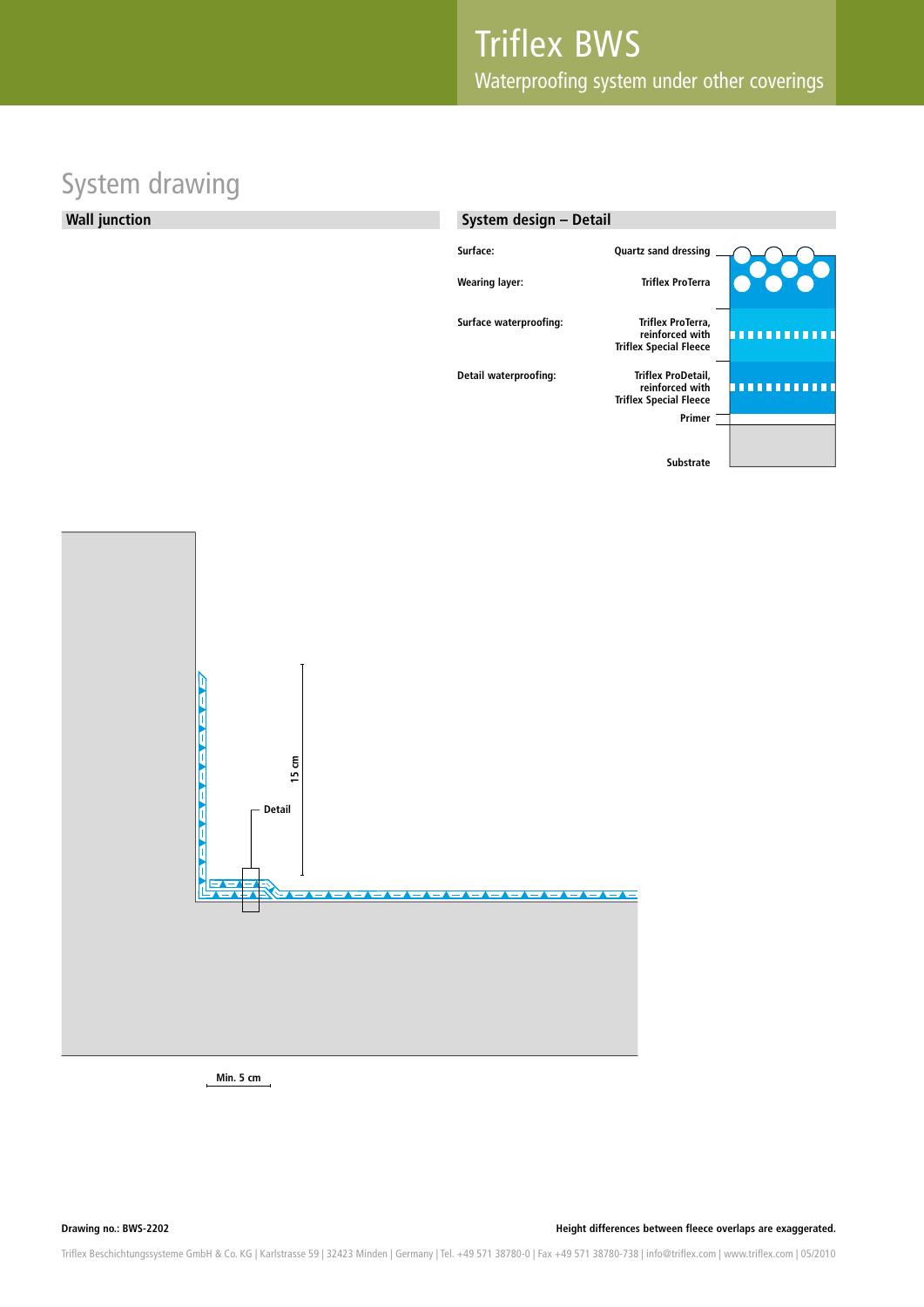# System drawing

**Gully**

#### **System design – DetailSurface: Quartz sand dressing Wearing layer: Triflex ProTerra Surface waterproofing: Triflex ProTerra, reinforced with Triflex Special Fleece Detail waterproofing: Triflex ProDetail, reinforced with** ,,,,,,,,,,, **Triflex Special Fleece Primer Substrate**



**Drawing no.: BWS-2203**

**Height differences between fleece overlaps are exaggerated.**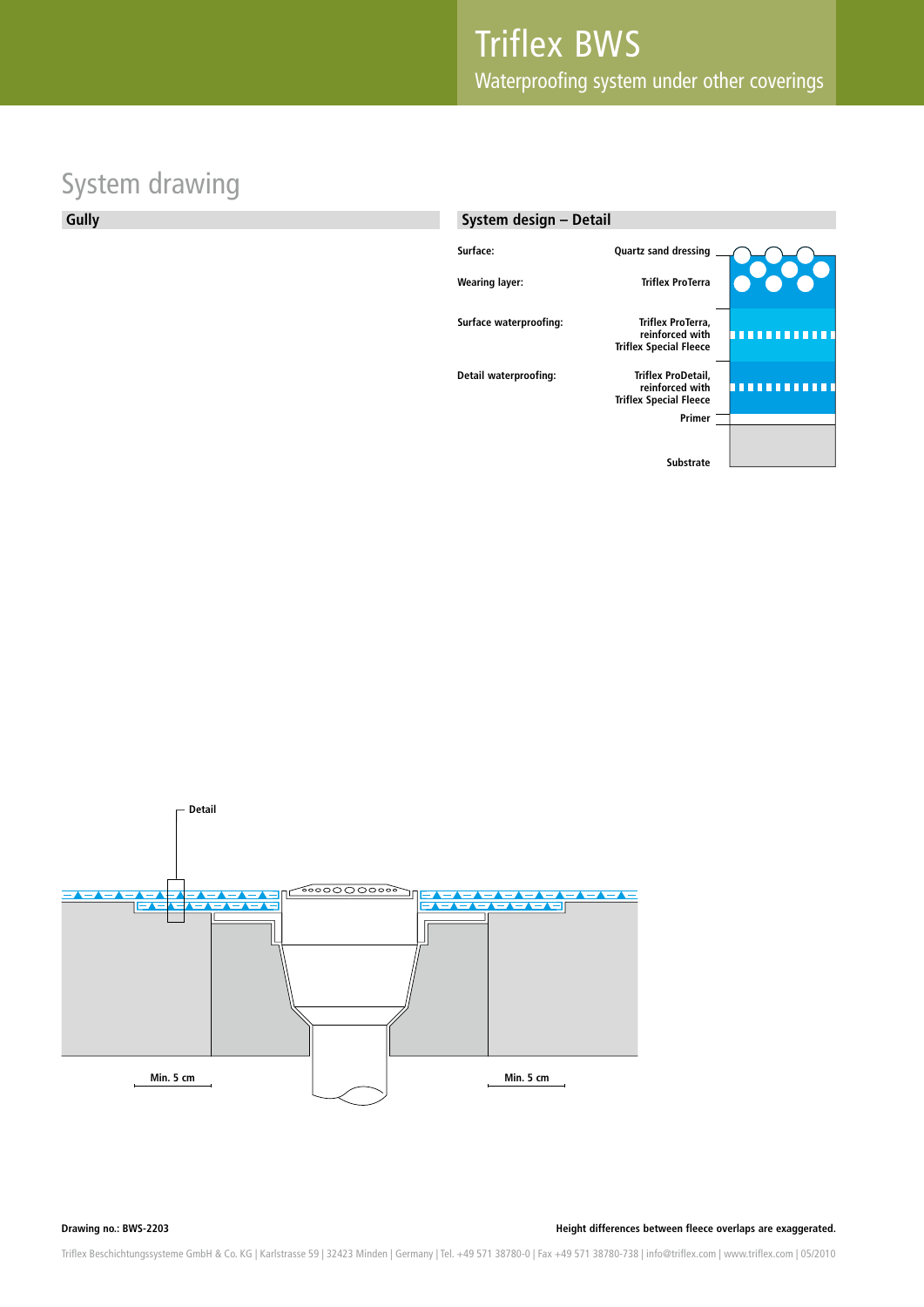# System drawing

#### **Prop connector / penetration**

| System design - Detail |                                                                        |  |
|------------------------|------------------------------------------------------------------------|--|
| Surface:               | Quartz sand dressing                                                   |  |
| <b>Wearing layer:</b>  | <b>Triflex ProTerra</b>                                                |  |
| Surface waterproofing: | Triflex ProTerra,<br>reinforced with<br><b>Triflex Special Fleece</b>  |  |
| Detail waterproofing:  | Triflex ProDetail,<br>reinforced with<br><b>Triflex Special Fleece</b> |  |
|                        | Primer                                                                 |  |
|                        | <b>Substrate</b>                                                       |  |



**Drawing no.: BWS-2204**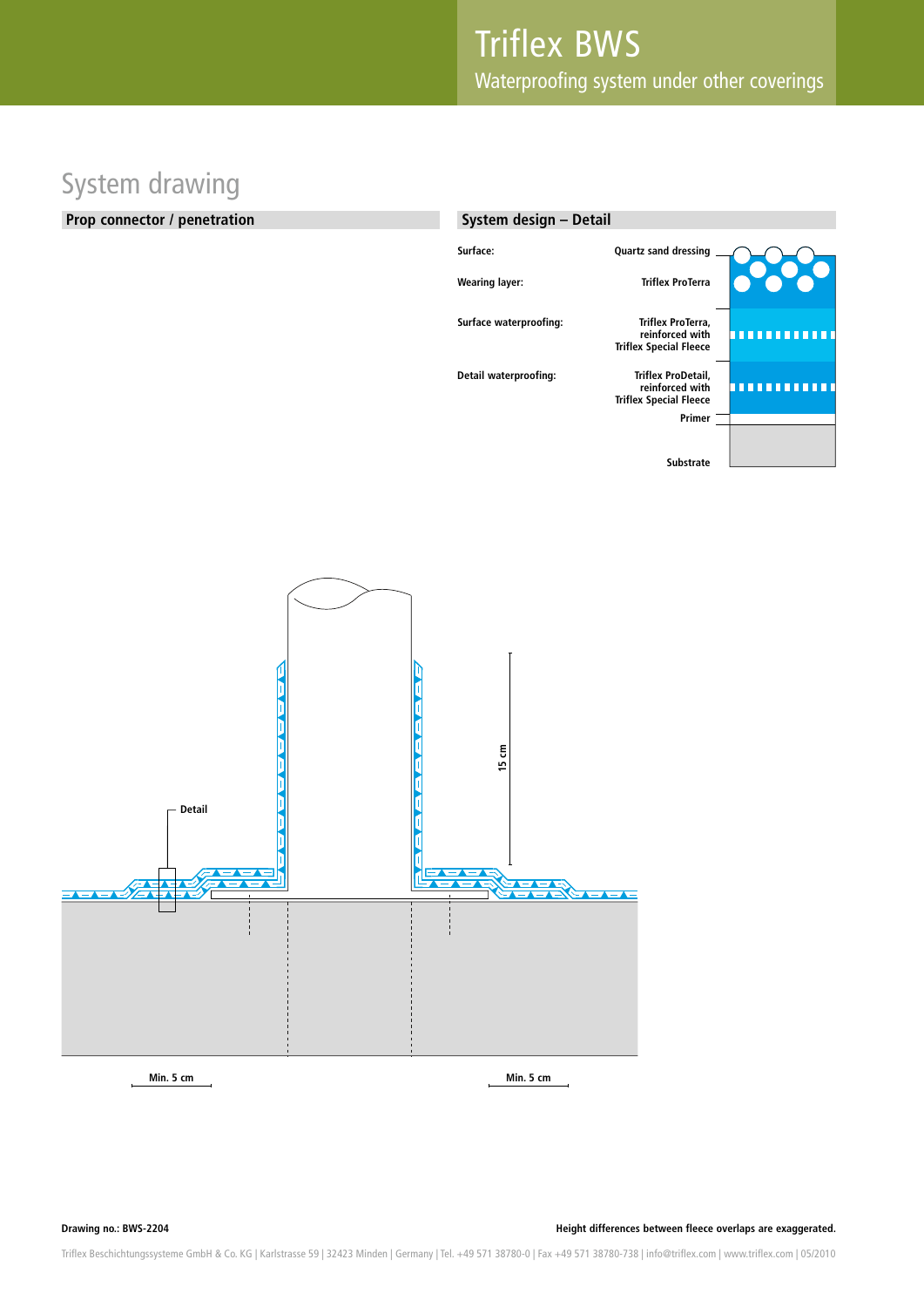# System drawing

#### **Leading edge with bracket-mounted gutter**

| System design - Detail |                                                                        |  |
|------------------------|------------------------------------------------------------------------|--|
| Surface:               | Quartz sand dressing                                                   |  |
| <b>Wearing layer:</b>  | <b>Triflex ProTerra</b>                                                |  |
| Surface waterproofing: | Triflex ProTerra,<br>reinforced with<br><b>Triflex Special Fleece</b>  |  |
| Detail waterproofing:  | Triflex ProDetail,<br>reinforced with<br><b>Triflex Special Fleece</b> |  |
|                        | Primer                                                                 |  |
|                        | <b>Substrate</b>                                                       |  |

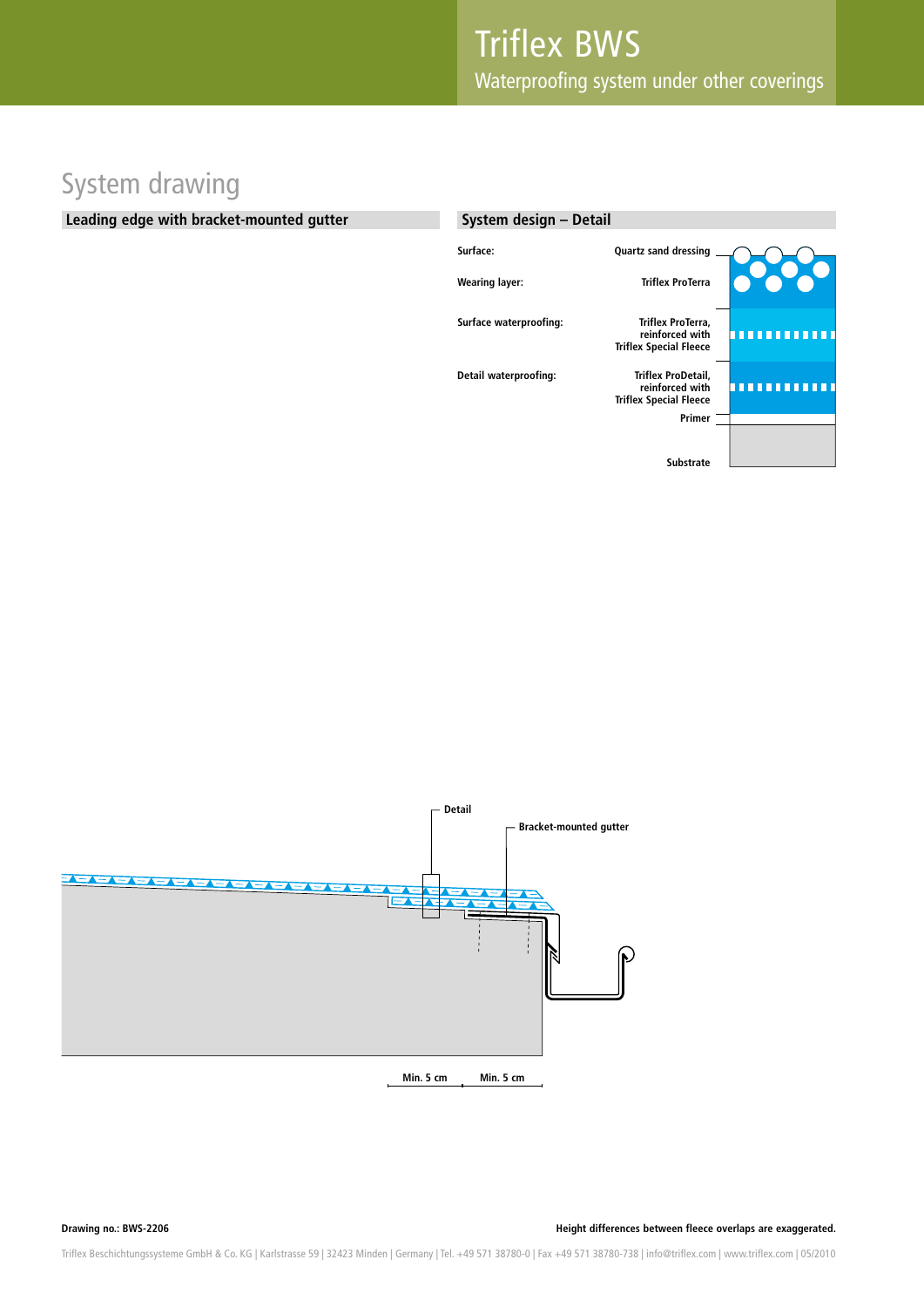# System drawing

#### **Leading edge with edge finishing profile**

| System design - Detail |                                                                        |  |
|------------------------|------------------------------------------------------------------------|--|
| Surface:               | <b>Quartz sand dressing</b>                                            |  |
| <b>Wearing layer:</b>  | <b>Triflex ProTerra</b>                                                |  |
| Surface waterproofing: | Triflex ProTerra,<br>reinforced with<br><b>Triflex Special Fleece</b>  |  |
| Detail waterproofing:  | Triflex ProDetail,<br>reinforced with<br><b>Triflex Special Fleece</b> |  |
|                        | Primer                                                                 |  |
|                        | <b>Substrate</b>                                                       |  |



**Min. 5 cm**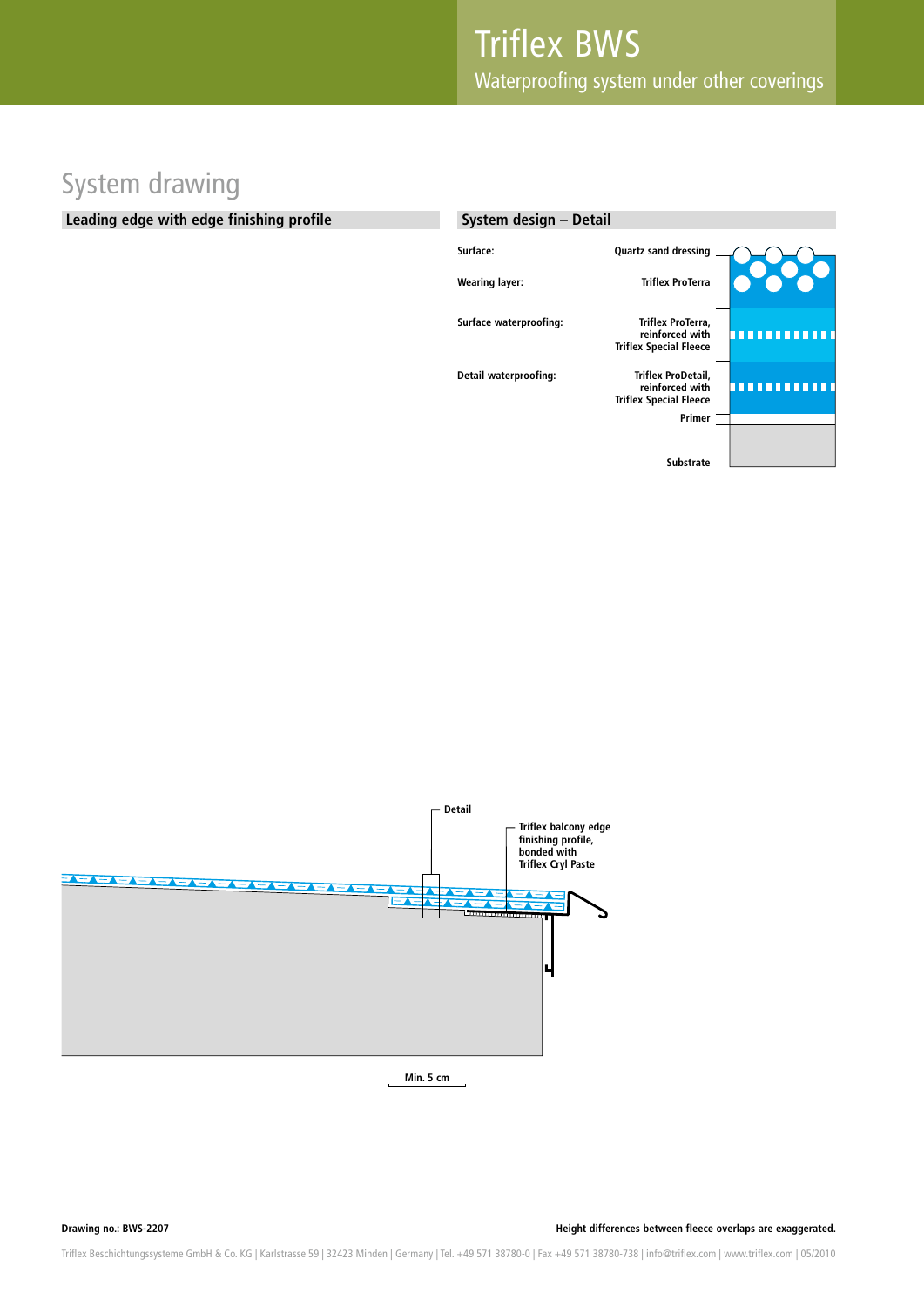# System drawing

#### **Construction joint**

| System design - Detail |                                                                        |  |
|------------------------|------------------------------------------------------------------------|--|
| Surface:               | <b>Quartz sand dressing</b>                                            |  |
| <b>Wearing layer:</b>  | <b>Triflex ProTerra</b>                                                |  |
| Surface waterproofing: | Triflex ProTerra,<br>reinforced with<br><b>Triflex Special Fleece</b>  |  |
| Detail waterproofing:  | Triflex ProDetail,<br>reinforced with<br><b>Triflex Special Fleece</b> |  |
|                        | Primer                                                                 |  |
|                        | <b>Substrate</b>                                                       |  |



**Drawing no.: BWS-2210**

**Height differences between fleece overlaps are exaggerated.**